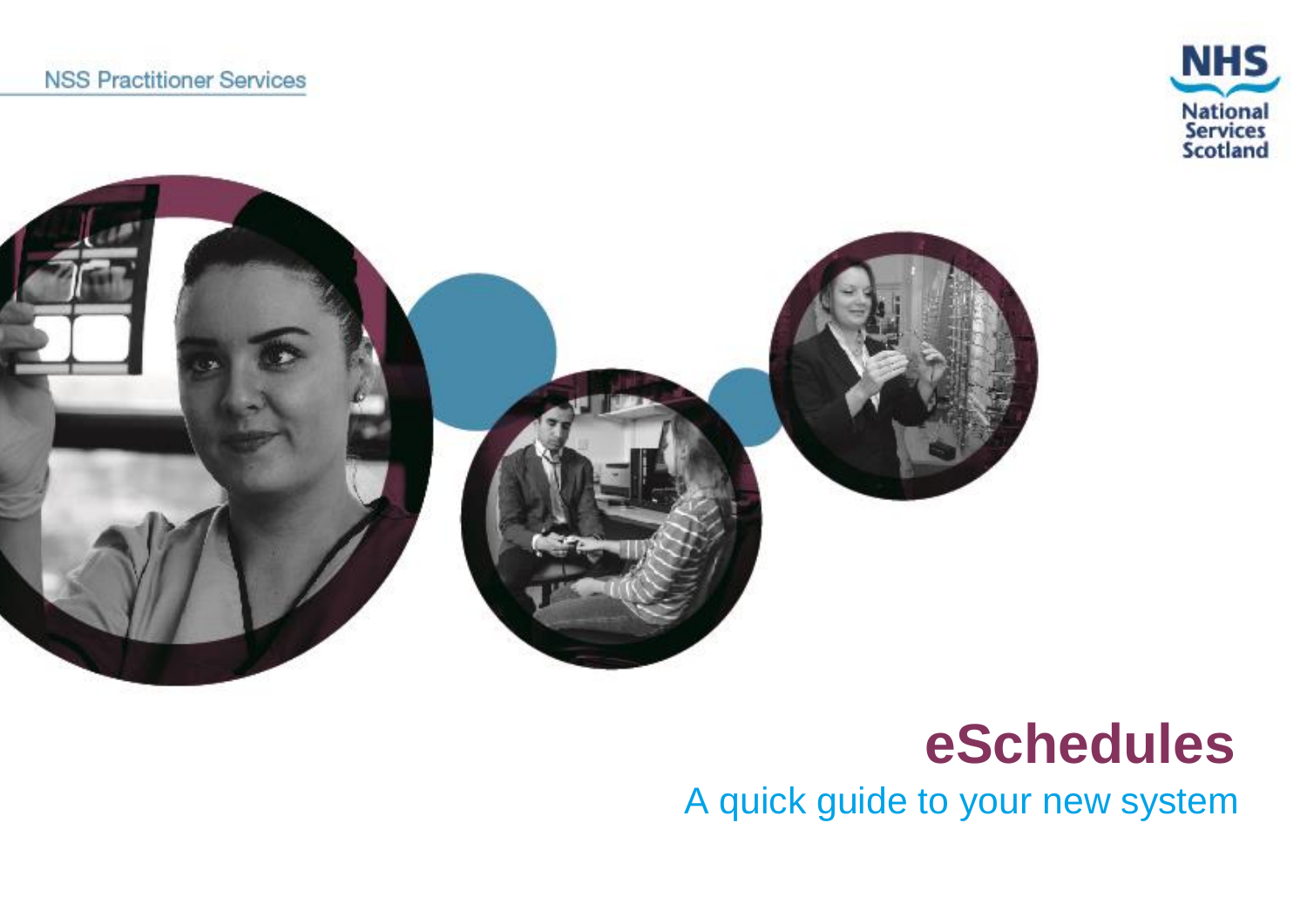## **Contents**

| How to log on                        | 3  |
|--------------------------------------|----|
| eSchedules homepage                  | 4  |
| Running a schedule report            | 5  |
| <b>Current schedule</b>              | 6  |
| Running a historical schedule report | 8  |
| Navigating through your reports      | 10 |
| <b>Exporting reports</b>             | 11 |
| <b>Contact details</b>               | 13 |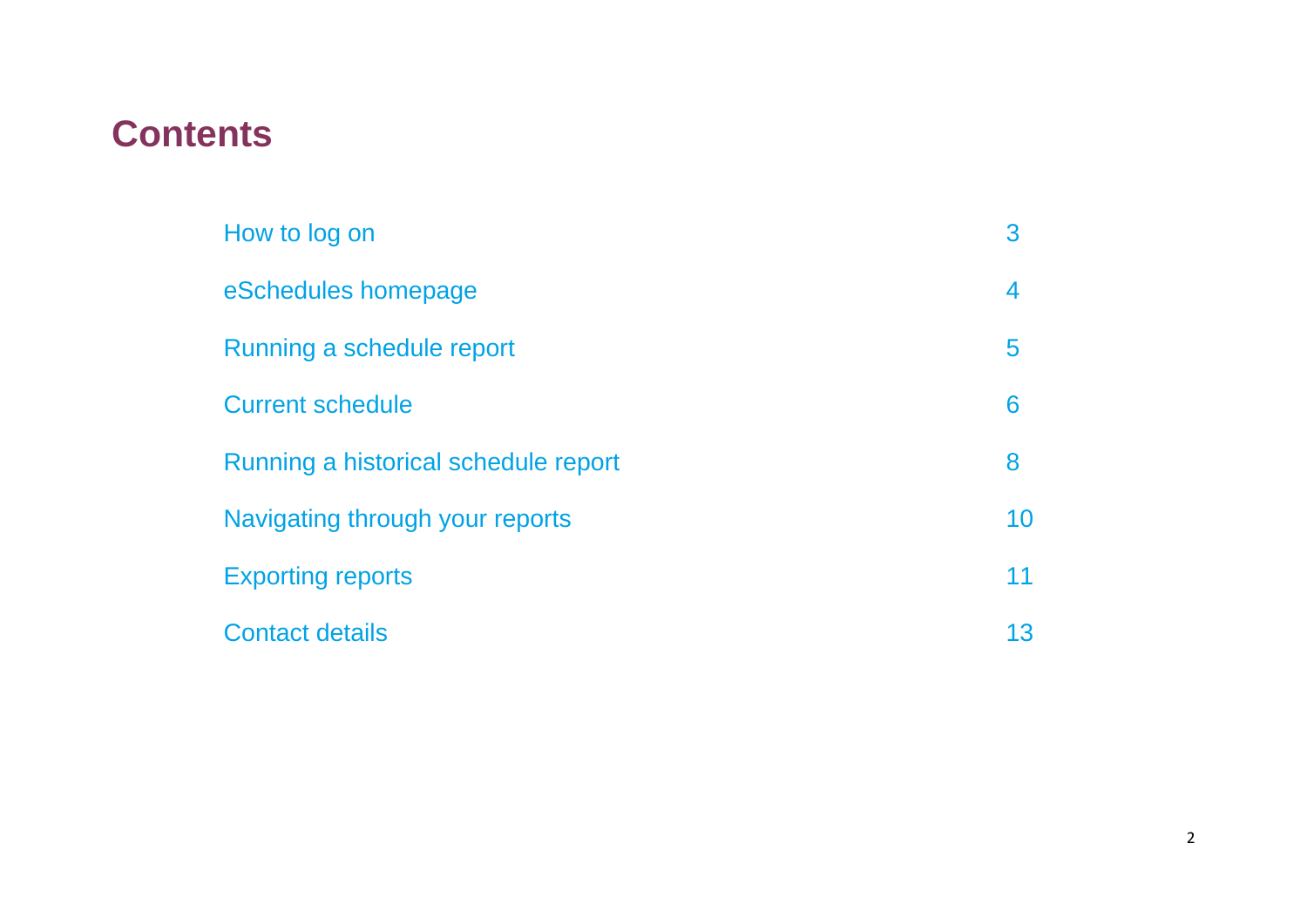#### **How to log on**

To log on to eSchedules go to [www.bo.scot.nhs.uk/BOE/BI](http://www.bo.scot.nhs.uk/BOE/BI) 

Enter your username and password and click 'LOG ON'

#### **Note**

 Your username and a temporary password are sent to your personal email account in 2 separate emails. They will come from '[csdnoreply@nhsnss.scot.nhs.uk](mailto:csdnoreply@nhsnss.scot.nhs.uk) 'or 'noreply dis@nh[snss.cot.nhs.uk](mailto:dis@nhsnss.cot.nhs.uk) 

There is a link in the password email with instructions on how to change this to a permanent one. If you have forgotten your username or password, please contact the NSS Customer Service Helpdesk on 0131 275 7777 or nss.csd@nhs.net



#### **Important**

To allow your eSchedules home page to be set, we ask that after your initial log on, you log out, wait overnight and when you log in again; all your settings will be applied.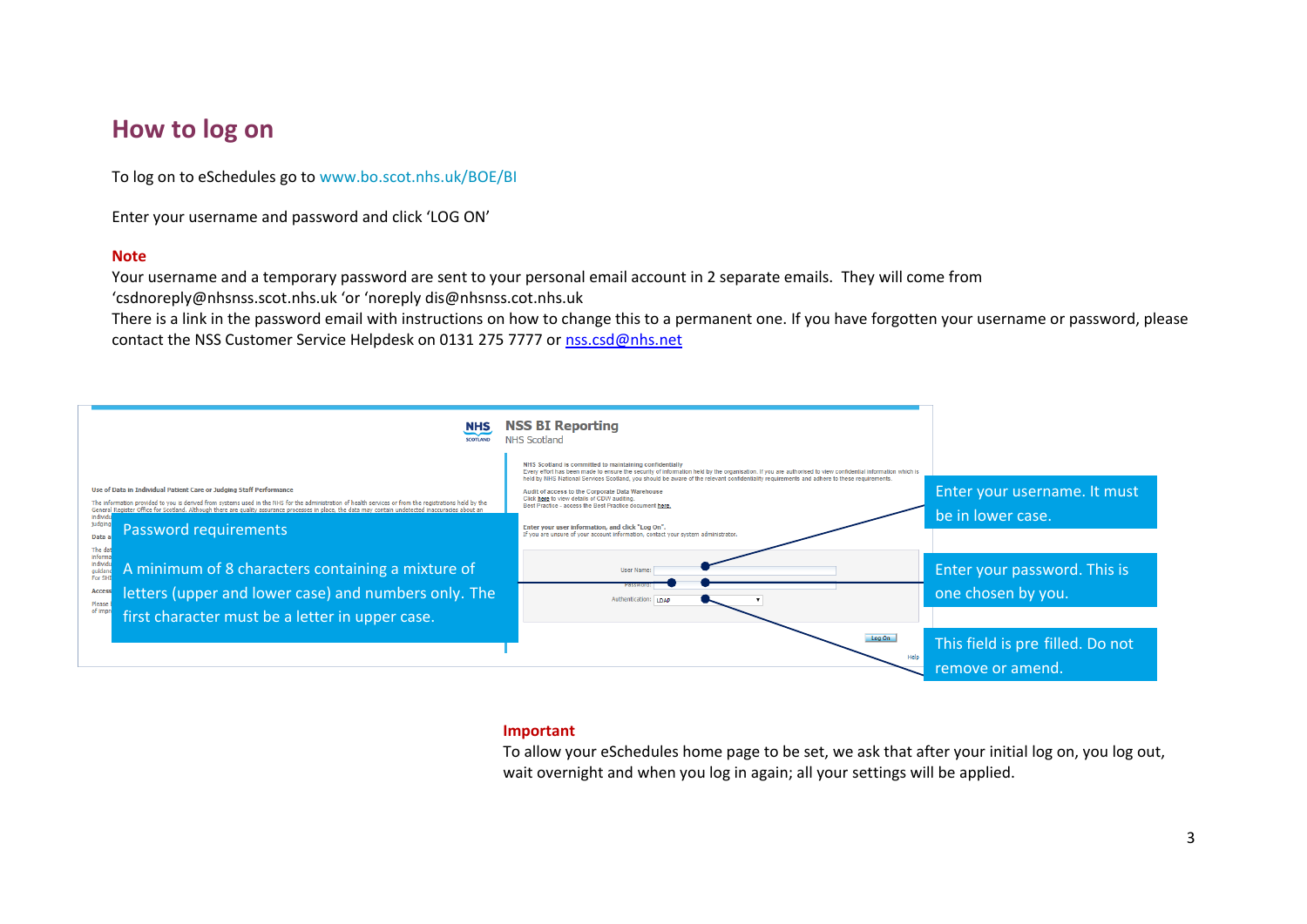#### **eSchedules homepage**

The eSchedule homepage lists all reports available to view, as well as a link to the eSchedules guidance section on our web site.

 There is also a link to the latest schedules communications, as well as archived editions. The schedule communications keep you up to date with the latest news and helpful advice from us.

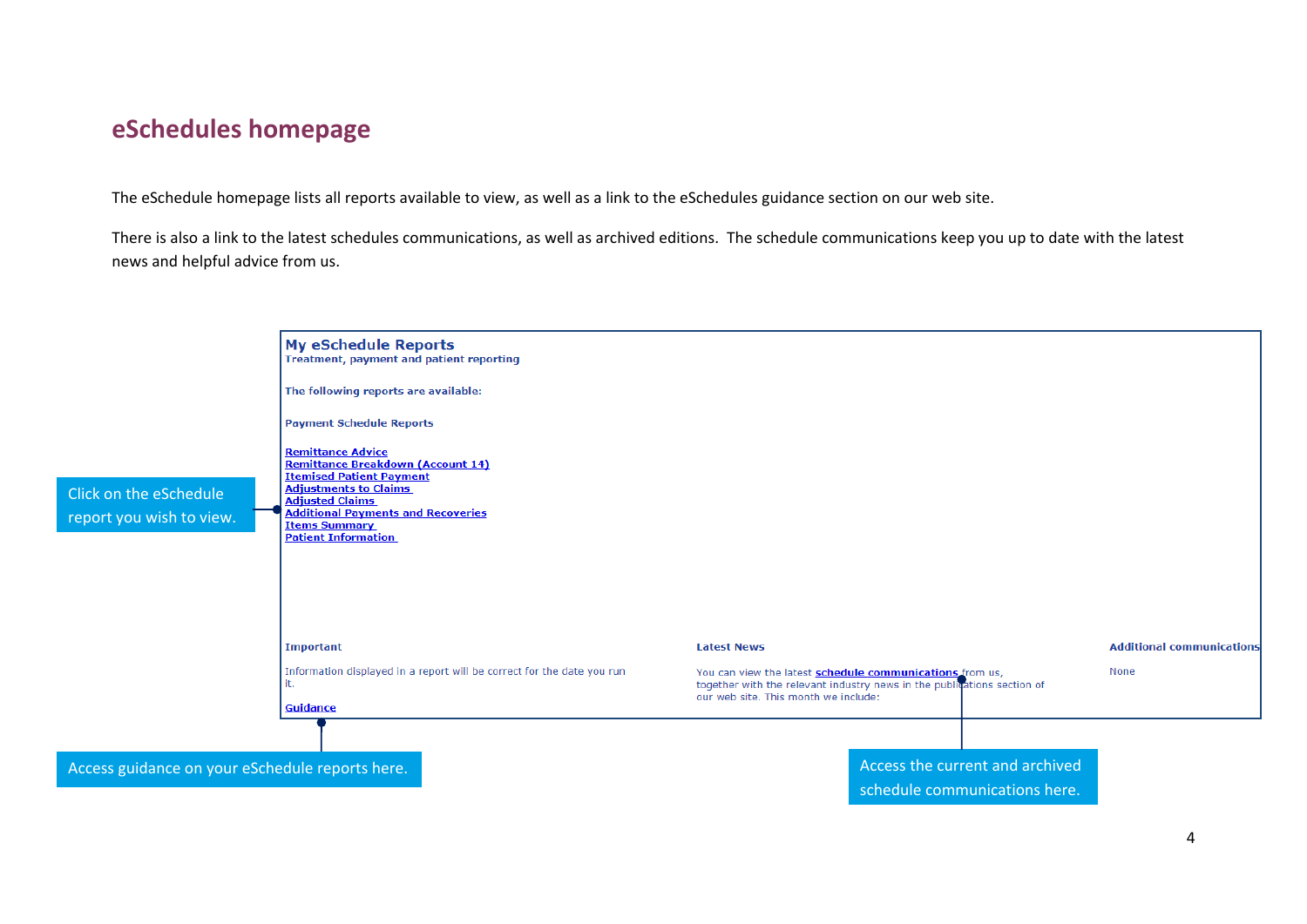### **Running a schedule report**

To run a report, you need to enter information into a 'prompt box'. This box will appear as soon as you select a report from the home page. The information you enter will allow you to run a report for either the current or a historical schedule, and for all or specific payment location codes that you are eligible to view.

#### **Reports**

There are 8 reports which have the same prompt box, and require the same information to be entered:

- **Remittance Advice**
- **Remittance Breakdown (Account 14)**
- **•** Reconciliation
- **Adjustments to Claims**
- **Adjusted Claims**
- **Additional Payment and Recoveries**
- **Items Summary**
- **Patient Information**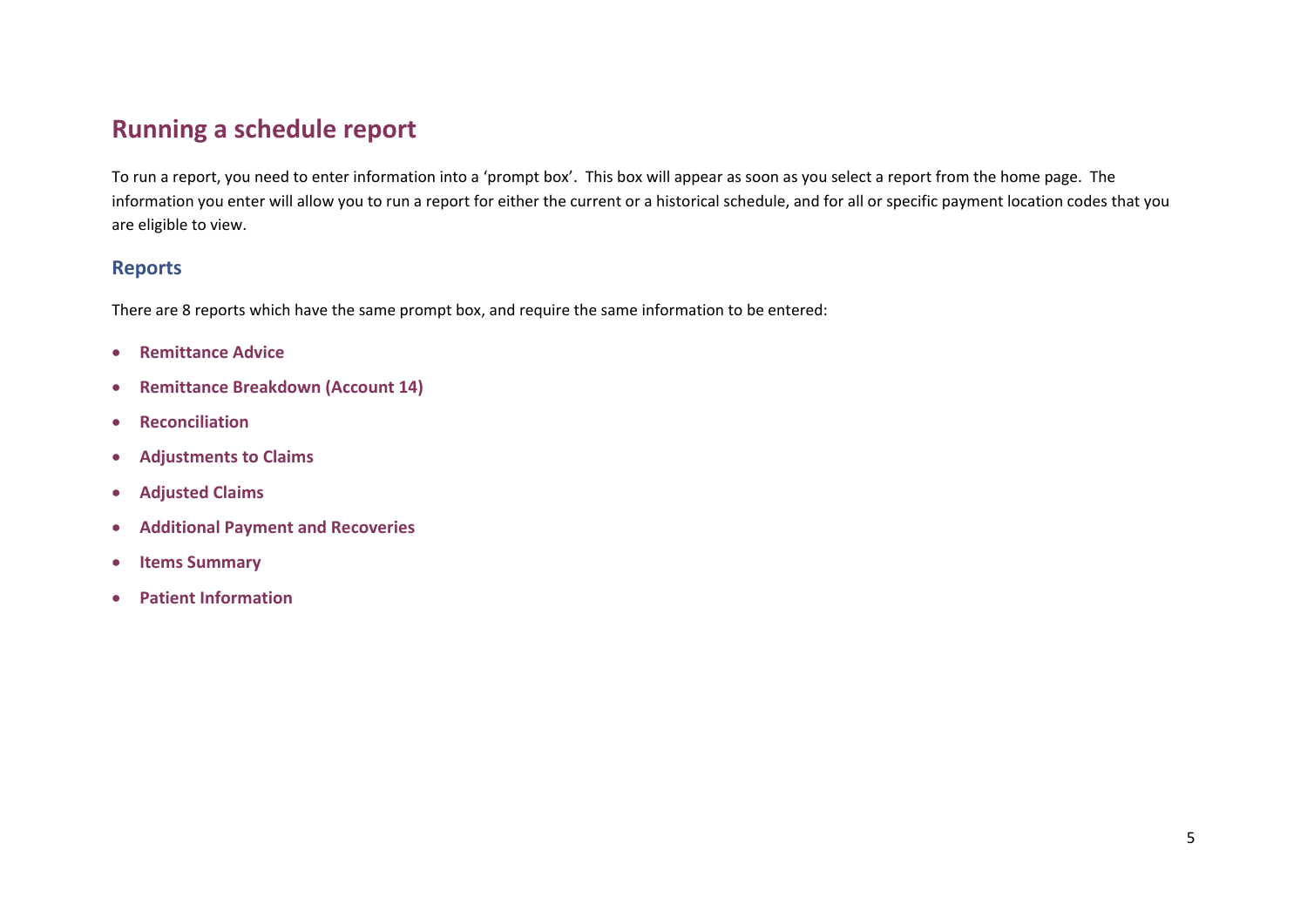## **Current schedule**

#### **1. Run a current schedule for all eligible payment location codes**

|                                                                               | Prompts                                                                 |                |
|-------------------------------------------------------------------------------|-------------------------------------------------------------------------|----------------|
| Prompt Summary                                                                | Select values for prompts                                               | <b>Actions</b> |
| Select Schedule Month-Year to filter or<br>leave blank for latest month:      | > Select Schedule Month-Year to filter or leave blank for latest month: |                |
| no value                                                                      | > Select Payment Location Code to Filter or leave blank for All:        |                |
| Select Payment Location Code to Filter<br>or leave blank for All:<br>no value | > Select NHS Board Name to Filter or leave blank for All:               |                |
| Select NHS Board Name to Filter or<br>leave blank for All:<br>no value        |                                                                         |                |
|                                                                               |                                                                         |                |
|                                                                               |                                                                         |                |
|                                                                               |                                                                         |                |
|                                                                               |                                                                         |                |
|                                                                               |                                                                         |                |
|                                                                               |                                                                         |                |
|                                                                               |                                                                         | Run            |
|                                                                               |                                                                         |                |
|                                                                               | 1 If you wish to run a current schedule for all                         |                |

eligible payment location codes you can view, simply click the 'Run' button. The same state of  $\sim$  6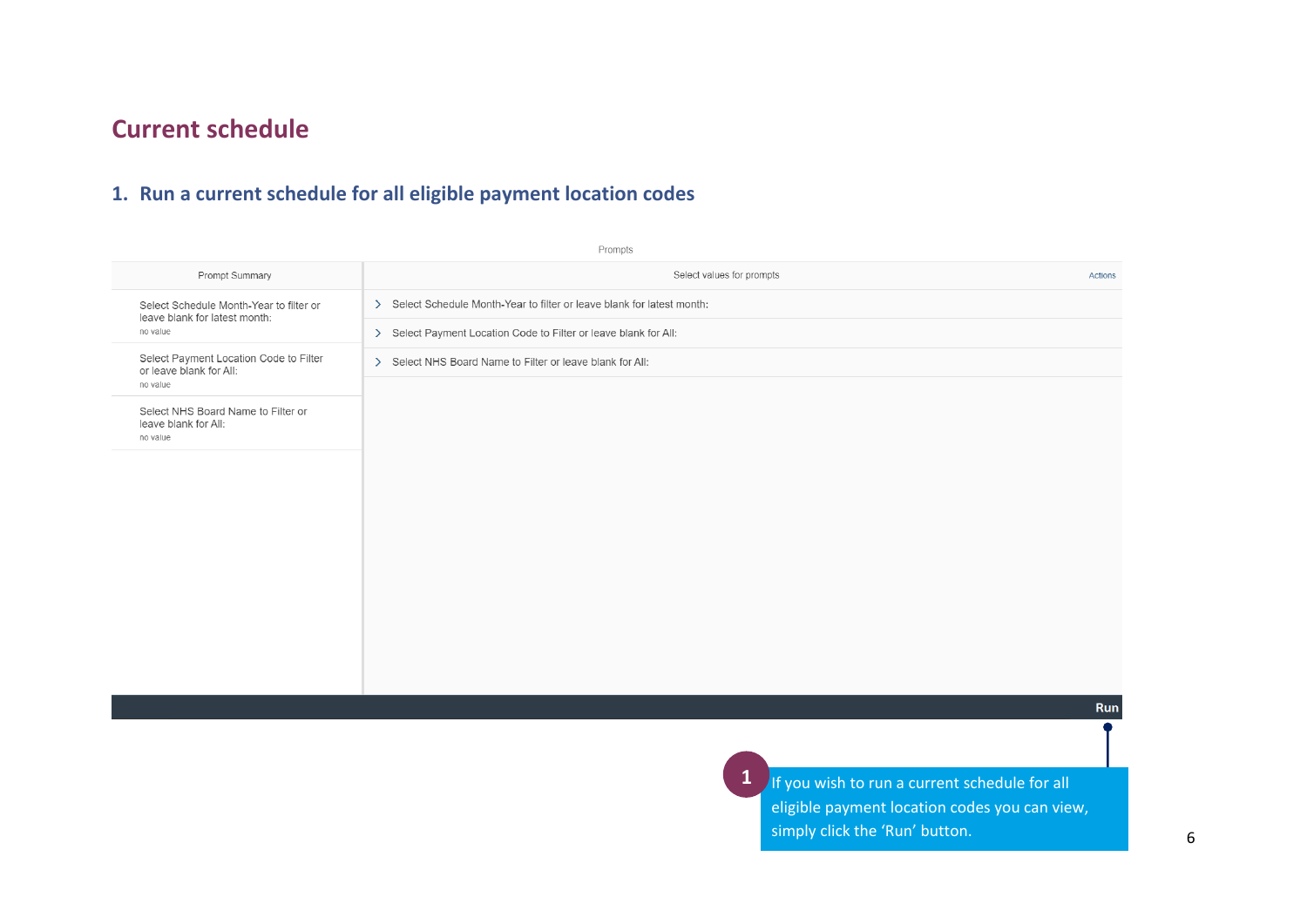## 2. Run a current schedule for specific payment location codes

|   |         |                                                                               |                                                                         | Prompts                                                                        |                                                                |  |
|---|---------|-------------------------------------------------------------------------------|-------------------------------------------------------------------------|--------------------------------------------------------------------------------|----------------------------------------------------------------|--|
|   |         | Prompt Summary                                                                |                                                                         | Select values for prompts                                                      | Actions                                                        |  |
|   |         | Select Schedule Month-Year to filter or<br>leave blank for latest month:      | > Select Schedule Month-Year to filter or leave blank for latest month: |                                                                                |                                                                |  |
|   |         | no value                                                                      | Select Payment Location Code to Filter or leave blank for All:          |                                                                                |                                                                |  |
|   |         | Select Payment Location Code to Filter<br>or leave blank for All:<br>no value | Enter a value                                                           |                                                                                |                                                                |  |
|   |         | Select NHS Board Name to Filter or<br>leave blank for All:<br>no value        |                                                                         | Choose Values pmSelect Payment Location Code to Filter or leave blank for All: |                                                                |  |
|   |         |                                                                               | Search                                                                  |                                                                                | Q                                                              |  |
|   |         |                                                                               | Value                                                                   | Description                                                                    | You also have the option to enter<br>the payment location code |  |
|   |         | Click on Payment Location Code                                                | 10,003                                                                  |                                                                                | manually into this box. Once                                   |  |
|   |         | it will turn grey and a tick will                                             | 10,011                                                                  |                                                                                | entered click the + icon and it will                           |  |
|   | appear. |                                                                               | 10,029                                                                  |                                                                                | move into the box below. Repeat if                             |  |
| 2 |         | Click on the <b>F</b> icon to show all                                        | 10,037                                                                  |                                                                                | you wish to add more.<br>$\overline{4}$                        |  |
|   |         | payment location codes. You will                                              | п<br>10,045                                                             |                                                                                |                                                                |  |
|   |         | only be able to run reports for                                               |                                                                         |                                                                                |                                                                |  |
|   |         | those you are eligible to view.                                               |                                                                         | OKOK                                                                           | Cancel<br><b>Run</b>                                           |  |
| 3 |         |                                                                               |                                                                         |                                                                                |                                                                |  |
|   |         | Select on the payment location                                                |                                                                         |                                                                                | Click 'Run' to run the report.                                 |  |
|   |         | codes you require. Click OK.                                                  |                                                                         |                                                                                |                                                                |  |
|   |         |                                                                               |                                                                         |                                                                                | 5                                                              |  |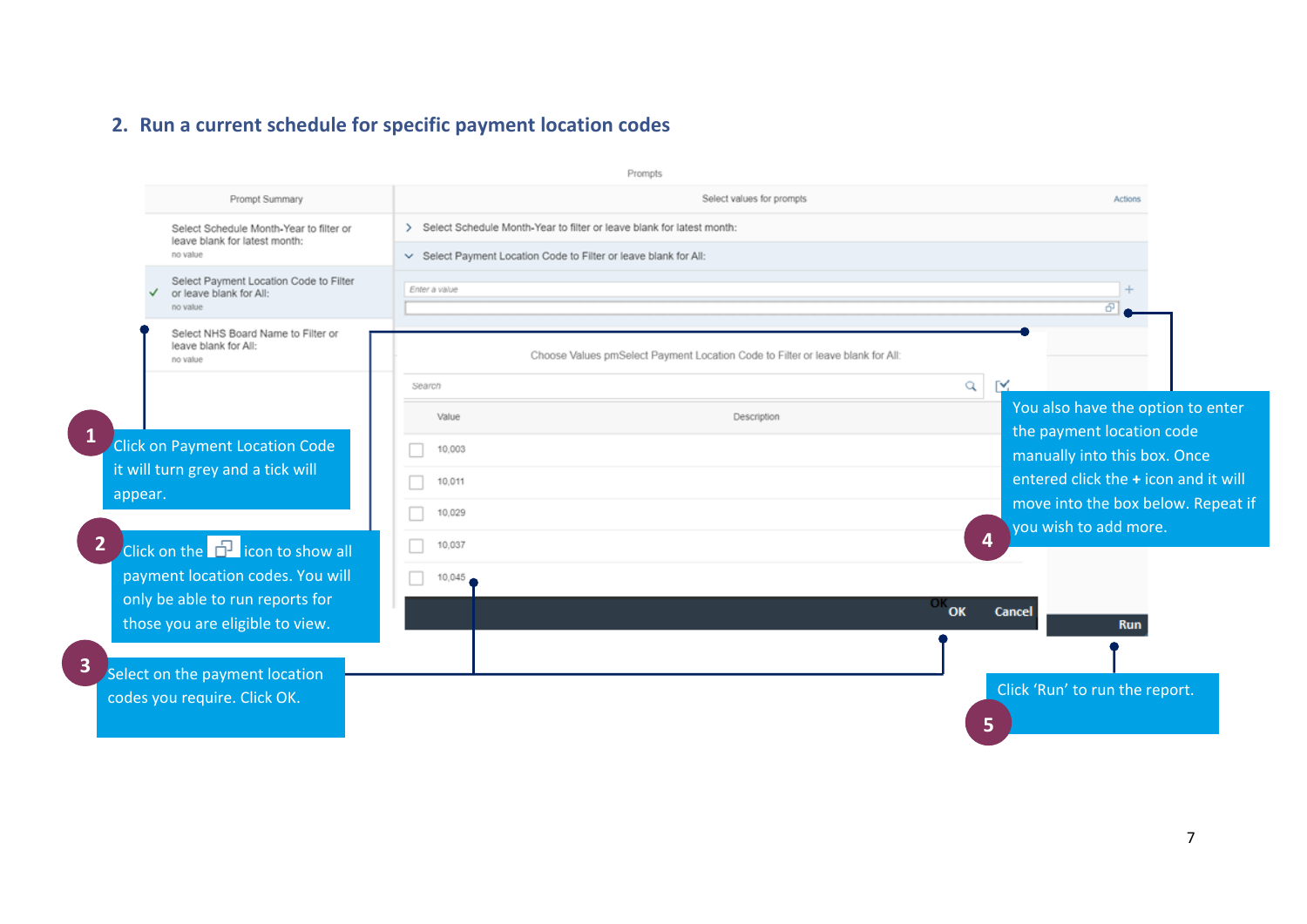## Running a historical schedule report

You can view 7 years (6 years plus the current financial year).

#### 1. Run a historic schedule for all eligible payment location codes

|                                                                                           |                                                                       | PIMIQAS                                                                               |                                   |  |  |
|-------------------------------------------------------------------------------------------|-----------------------------------------------------------------------|---------------------------------------------------------------------------------------|-----------------------------------|--|--|
| Prompt Summary                                                                            |                                                                       | Select values for prompts                                                             | <b>Actions</b>                    |  |  |
| Select Schedule Month-Year to filter or<br>leave blank for latest month:<br>✓<br>no value | Select Schedule Month-Year to filter or leave blank for latest month: |                                                                                       |                                   |  |  |
| Select Payment Location Code to Filter<br>or leave blank for All:<br>no value             |                                                                       | Choose Values pmSelect Schedule Month-Year to filter or leave blank for latest month: | $\sigma$                          |  |  |
| Select NHS Board Name to Filter or<br>leave blank for All:<br>no value                    | Search<br>Value                                                       | $\begin{array}{c c} \mathbf{A} & \mathbf{B} & \mathbf{A} \end{array}$<br>Description  |                                   |  |  |
|                                                                                           | u                                                                     |                                                                                       |                                   |  |  |
| Click on Select Schedule Month                                                            | n<br>SEP 2020                                                         |                                                                                       |                                   |  |  |
| Year it will turn grey and a tick                                                         | AUG 2020<br>o                                                         |                                                                                       |                                   |  |  |
| will appear.                                                                              | n.<br>JUL 2020                                                        |                                                                                       |                                   |  |  |
|                                                                                           | □<br><b>JUN 2020</b>                                                  |                                                                                       |                                   |  |  |
| Click on the <b>P</b> icon to show                                                        | п<br>MAY 2020                                                         |                                                                                       |                                   |  |  |
| all schedule months eligible to<br>view.                                                  |                                                                       | OK<br>Cancel                                                                          |                                   |  |  |
|                                                                                           |                                                                       |                                                                                       | <b>Run</b>                        |  |  |
| Select on the schedule months<br>you require. Click OK.                                   |                                                                       |                                                                                       | 4<br>Click 'Run' to run the repor |  |  |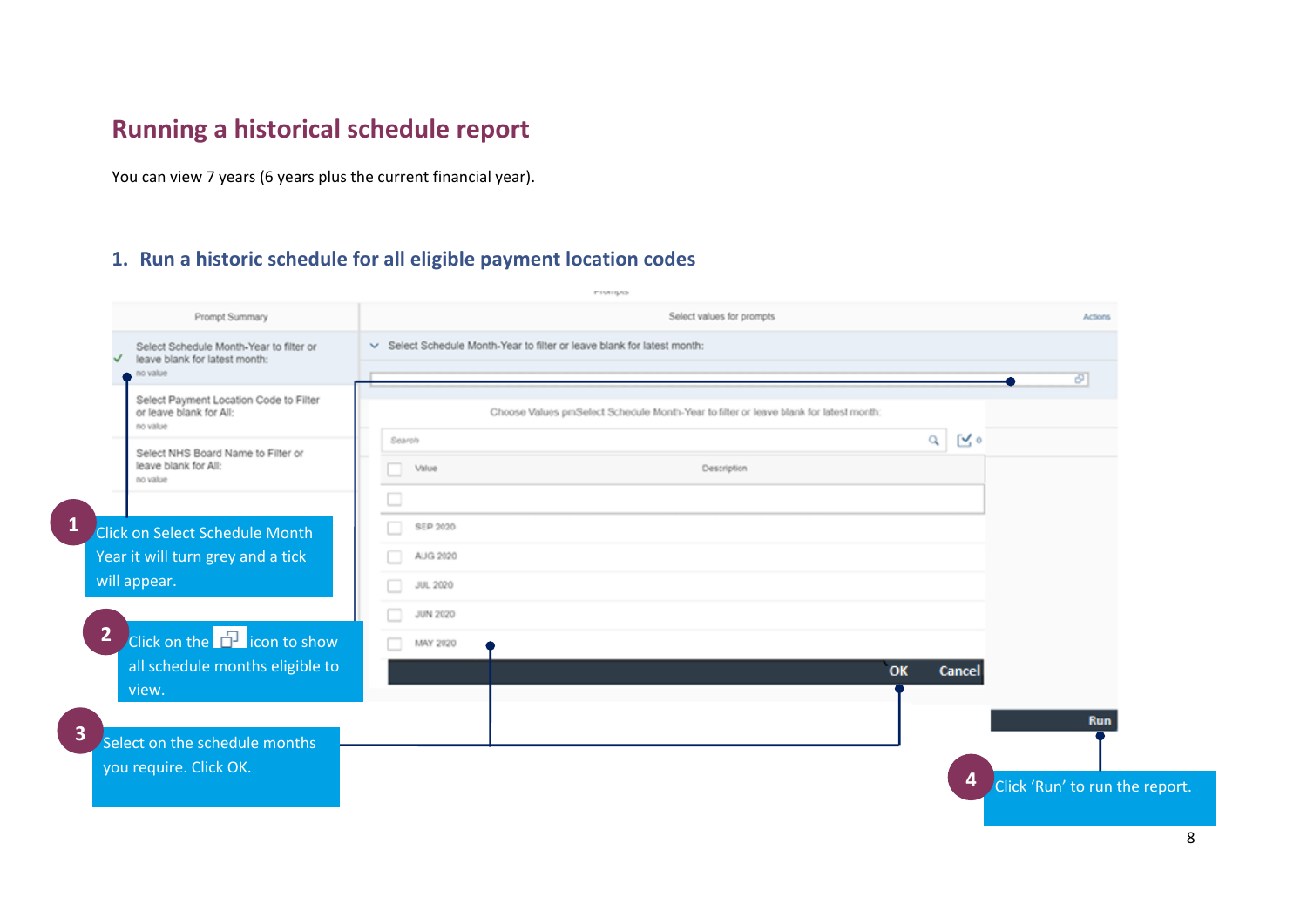### 2. Run a historic schedule for specific payment location codes

Follow the steps above to select the schedule month. Do not click Run to run the report, until you select the list number, see below.

|                         |                                                                               |               | Prompts                                                                        |          |                                                                      |
|-------------------------|-------------------------------------------------------------------------------|---------------|--------------------------------------------------------------------------------|----------|----------------------------------------------------------------------|
|                         | Prompt Summary                                                                |               | Select values for prompts                                                      |          | Actions                                                              |
|                         | Select Schedule Month-Year to filter or<br>leave blank for latest month:      |               | > Select Schedule Month-Year to filter or leave blank for latest month:        |          |                                                                      |
|                         | no value                                                                      |               | Select Payment Location Code to Filter or leave blank for All:                 |          |                                                                      |
|                         | Select Payment Location Code to Filter<br>or leave blank for All:<br>no value | Enter a value |                                                                                |          | Ð                                                                    |
|                         | Select NHS Board Name to Filter or<br>leave blank for All:<br>no value        |               | Choose Values pmSelect Payment Location Code to Filter or leave blank for All: |          | 4<br>You also have the option to enter                               |
|                         |                                                                               | Search        |                                                                                | $\alpha$ | the payment location code<br>$\mathbb{R}$                            |
| $\mathbf{1}$            | Click on Select Payment                                                       | Value         | Description                                                                    |          | manually into this box. Once<br>entered click the + icon and it will |
|                         | Location Code it will turn blue.                                              | 10,003        |                                                                                |          | move into the box below.                                             |
|                         |                                                                               | 10,011        |                                                                                |          |                                                                      |
| $\overline{2}$          | Click on the $\Box$ icon to show all                                          | 10,029        |                                                                                |          |                                                                      |
|                         | payment location codes. You will                                              | П<br>10,037   |                                                                                |          |                                                                      |
|                         | only be able to run reports for<br>those you are eligible to view.            | 10,045        |                                                                                |          |                                                                      |
|                         |                                                                               |               |                                                                                | OK<br>OK | Cancel                                                               |
| $\overline{\mathbf{3}}$ | Click on the payment location<br>codes you require. Click OK.                 |               |                                                                                |          | <b>Run</b><br>5<br>Click 'Run' to run the report.                    |
|                         |                                                                               |               |                                                                                |          |                                                                      |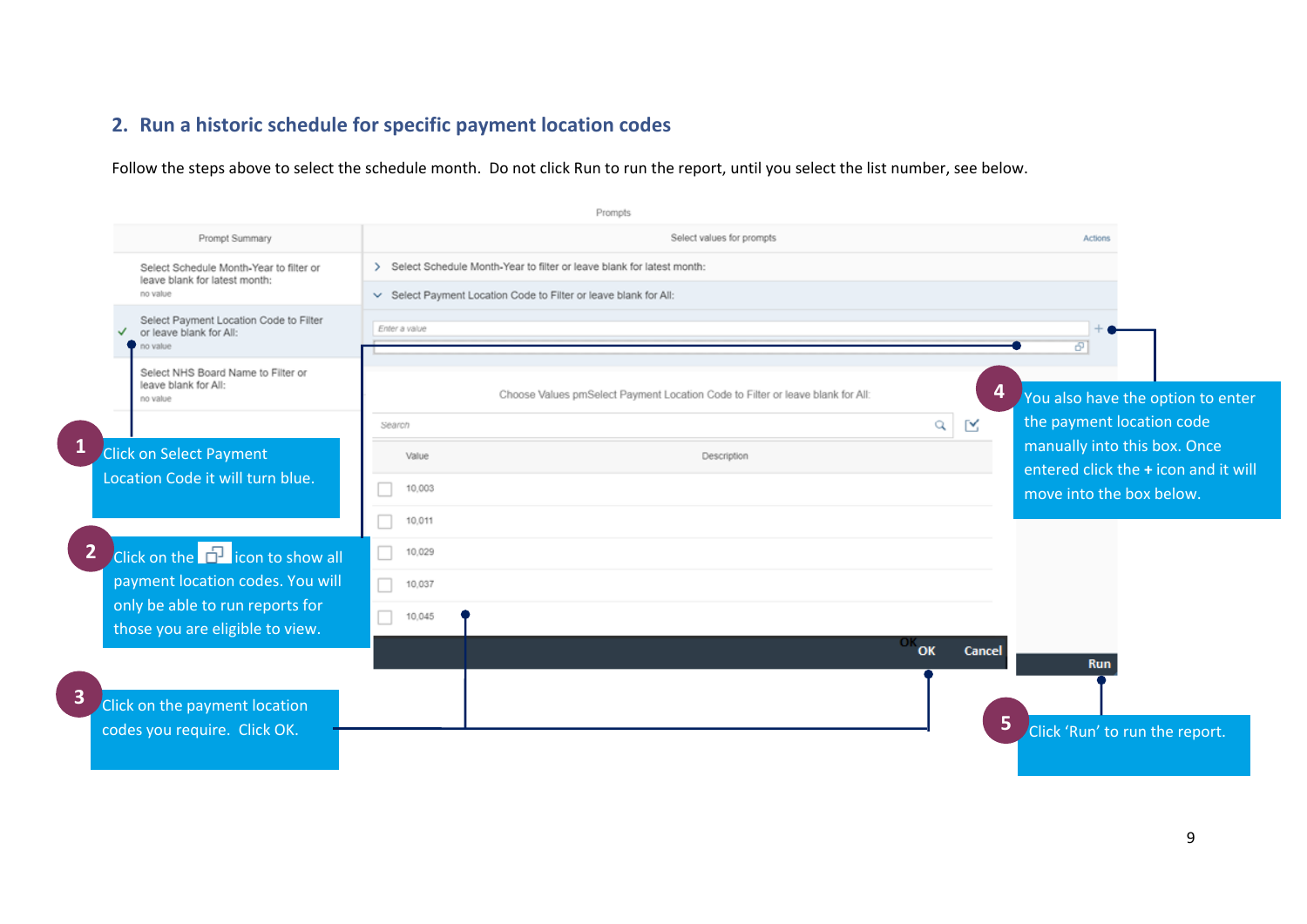## **Navigating through your reports**

Once you have run a report there are a number of options available that will help you navigate through, export, print or save the reports.

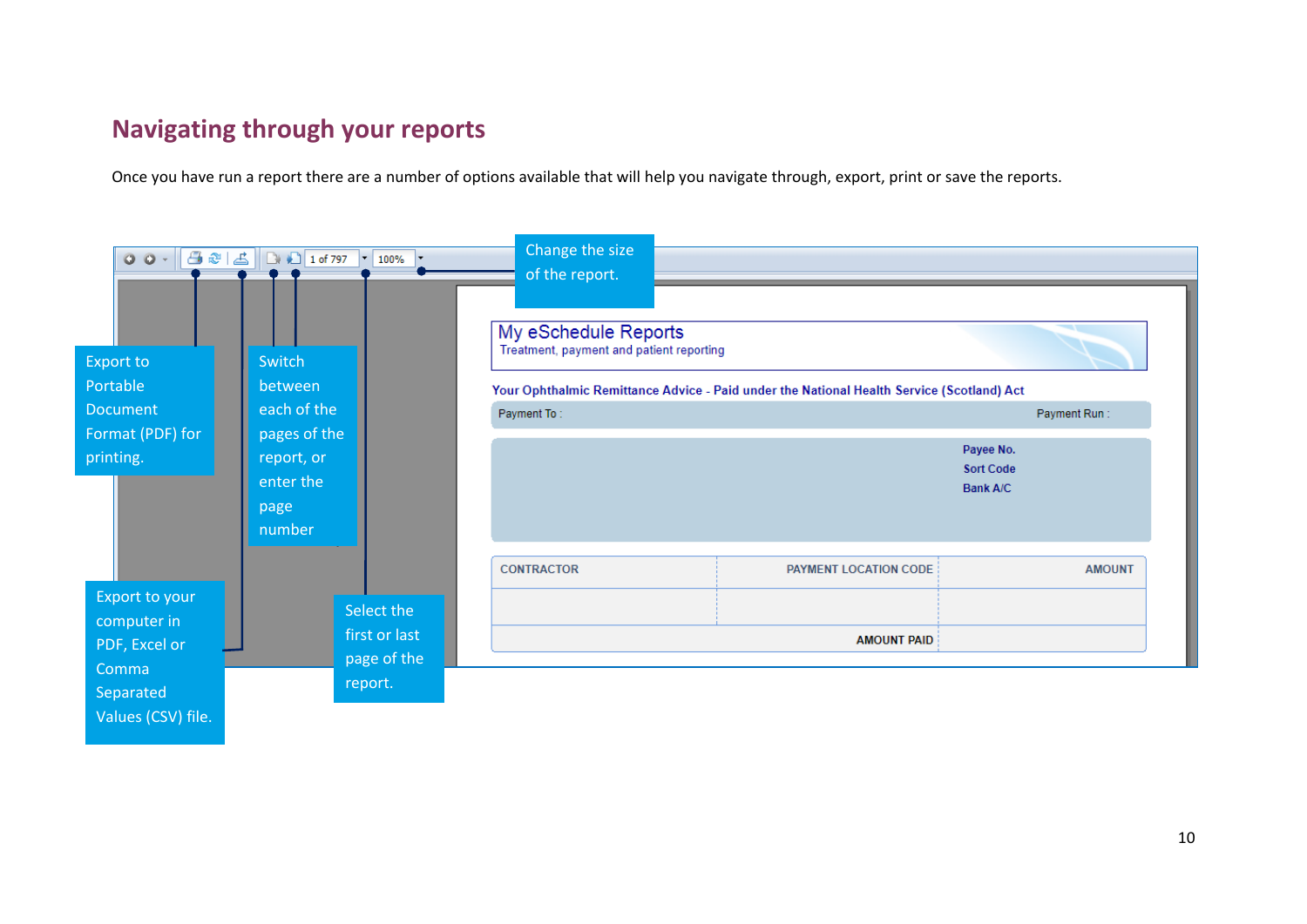## **Exporting reports**

Once you have run a report, you have the option to print or save to your computer in a variety of formats. These formats can also be viewed online. To do this you must first 'export' the report.

There are 2 ways in which you can do this.

#### 1. To export to PDF for printing

To view a report as a PDF you must have Adobe reader installed on your computer. You can download the latest version of Adobe Reader for free at https://get.adobe.com/uk/reader/



| $\boxed{)}$ $\boxed{1}$ of 797 $\boxed{}$ $\boxed{100\%}$ $\boxed{}$<br>1532<br>$00 -$<br>$\blacktriangleleft$<br>$\overline{\phantom{a}}$ | My eSchedule Reports<br>Treatment, payment and patient reporting |                                                                                           |                                                  |
|--------------------------------------------------------------------------------------------------------------------------------------------|------------------------------------------------------------------|-------------------------------------------------------------------------------------------|--------------------------------------------------|
|                                                                                                                                            |                                                                  | Your Ophthalmic Remittance Advice - Paid under the National Health Service (Scotland) Act |                                                  |
|                                                                                                                                            | Payment To:                                                      |                                                                                           | Payment Run:                                     |
| To export as a PDF select either of<br>hese options (see below for<br>option 2).                                                           |                                                                  |                                                                                           | Payee No.<br><b>Sort Code</b><br><b>Bank A/C</b> |
| This will allow you to view on<br>creen without the need to scroll                                                                         | <b>CONTRACTOR</b>                                                | PAYMENT LOCATION CODE                                                                     | <b>AMOUNT</b>                                    |
| hrough the pages. You can also<br>orint or save to your computer<br>using this option.                                                     |                                                                  | <b>AMOUNT PAID</b>                                                                        |                                                  |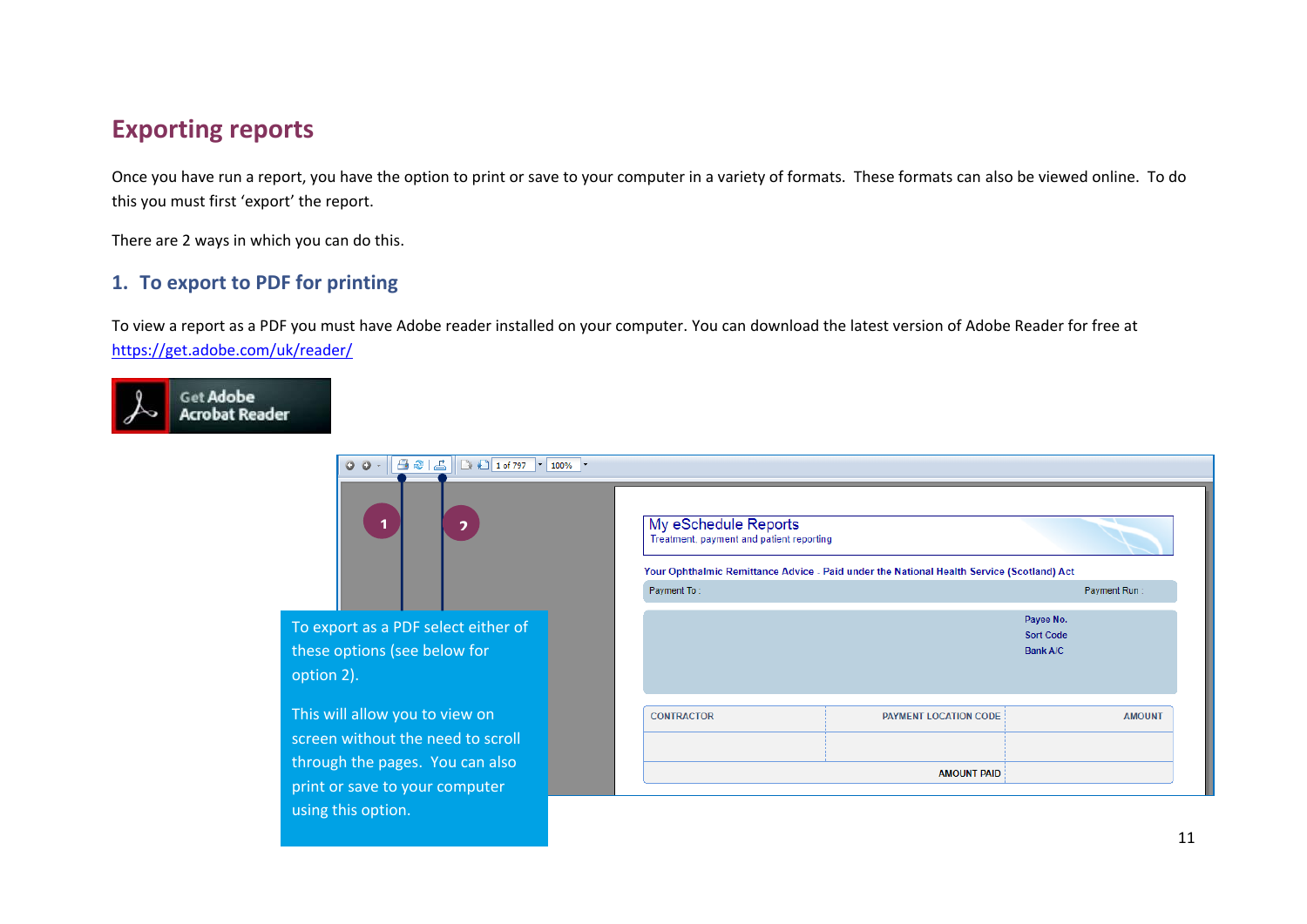## **Exporting reports continued**

#### **2. To export a report to your computer in Excel or CSV format**

 To export, you must have Microsoft Excel installed on your computer. Once you have exported your report in your preferred format, you can then save to your computer or print.